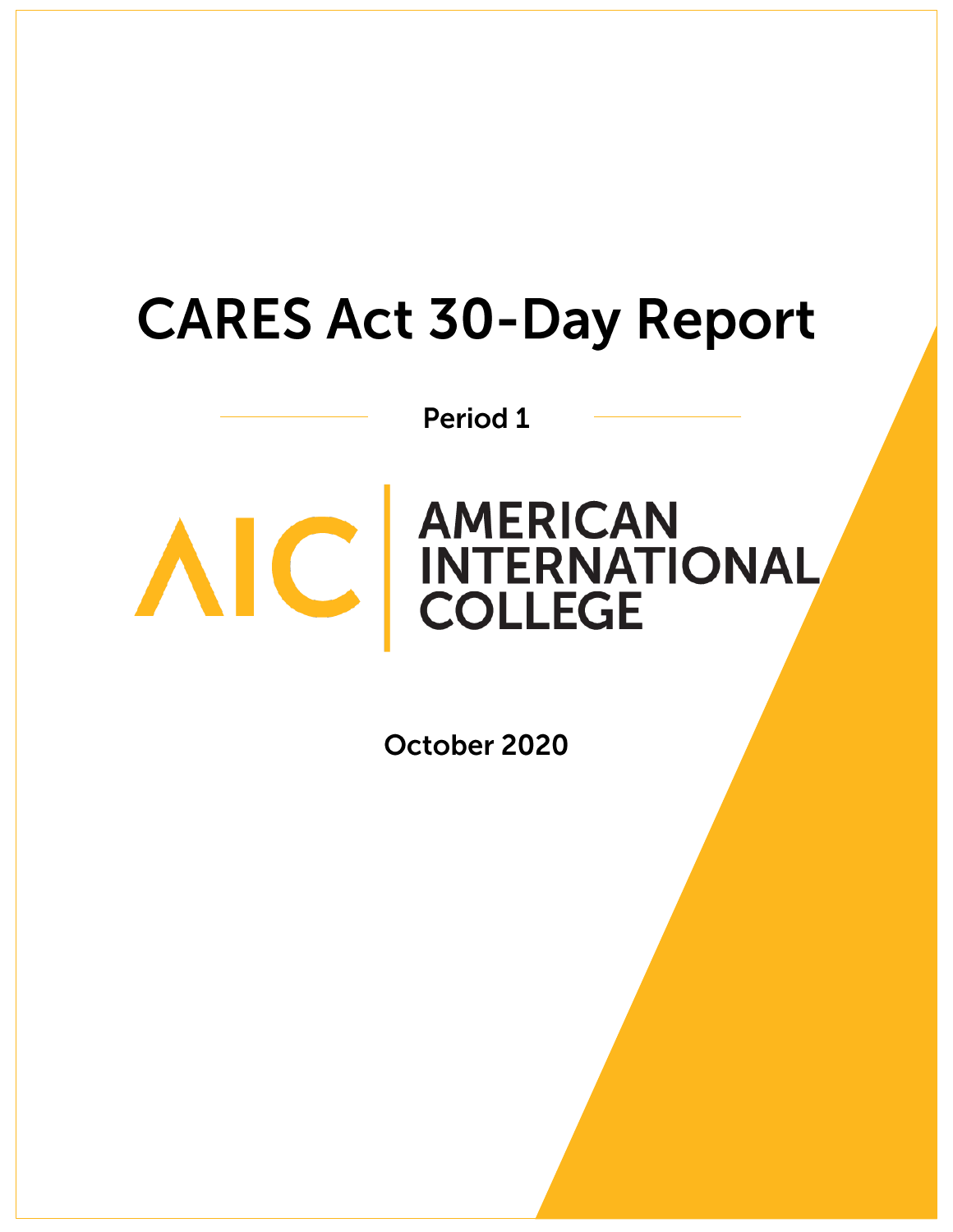

## **CARES Act 30-Day Report**

#### Period 1

| Initial Drawdown Date: | 09/02/2020 |
|------------------------|------------|
|                        |            |

. End of Period 1: 10/02/2020

In March 2020, American International College (AIC) responded to the rapidly worsening coronavirus pandemic by suspending physical campus operations. Initially extending spring break by one week, and then resuming academic programs and limited administrative operations fully remotely, the institution sustained losses from suspension of physical operations and incurred costs from building a remote learning system, as students incurred new expenses from changing living and learning situations. Most other institutions of higher education in the United States and student populations experienced similar changes to operations and ensuing costs and losses. Signed into law on March 27, 2020, the Coronavirus Aid, Relief and Economic Security (CARES) Act included Sections 18004(a)(1) - 18004(c) included the Higher Education Emergency Relief Fund (HEERF), which allocated funds to help institutions of higher education address the unmet need affecting students and provide financial relief to combat costs and losses.

On July 29, 2020, AIC submitted an application to the Department of Education to receive funds from the HEERF under the CARES Act. Approved on August 4, 2020, AIC received the total award of \$1,970,878 from the HEERF and committed to using 50% of the funds (\$985,439) for the direct-to-student aid portion of the grant (84.425F) and the other 50% (\$985,439) to supplement institutional expenses related to the efforts to move to distance learning during campus shutdown (84.425M). Upon receipt of the award, the College designed a rubric for distribution of the Student Aid portion of the funds in accordance with the federal guidelines for providing relief to students. Students were informed of the application and distribution process and asked to tabulate expenses related to healthcare, childcare, food, and housing related costs—the allowable expenses detailed under 84.425F. Beginning on 9/1/2020, the institution began to accept student applications for aid, review submissions, and distribute the aid accordingly. As of the 30-day mark, the institution had distributed \$589,900.00 to students submitting applications for aid (see figures below in **Distribution Chart** for detailed description of student applications and drawdown data).

AIC determined student eligibility for the Student Aid funds using the following five factors:

- **1.** AIC received an official 2019-2020 FAFSA or the student completed a 2020-2021 FAFSA by August 1, 2020.
- **2.** Enrolled, degree-seeking student for Spring 2020 term.